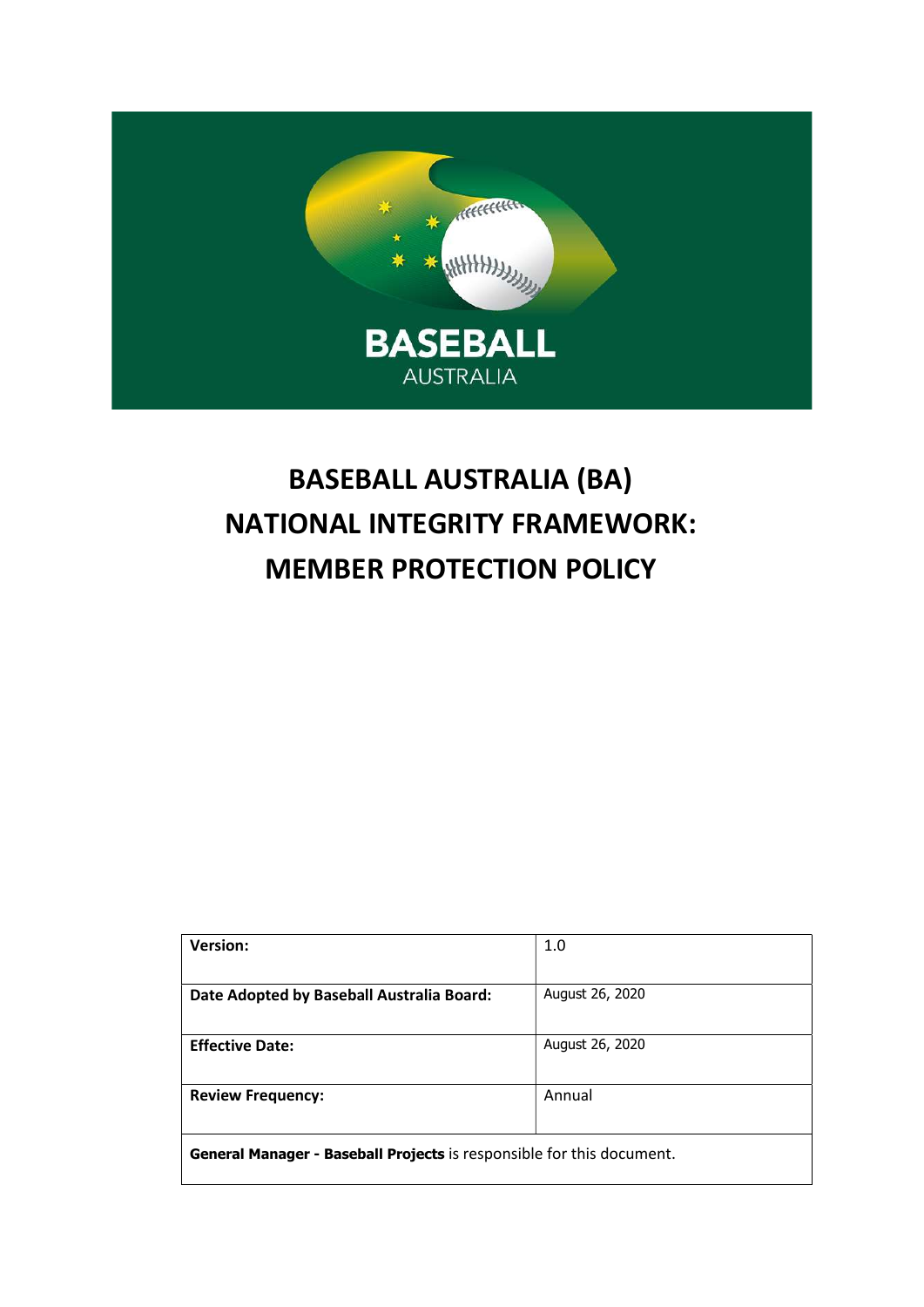## **Contents**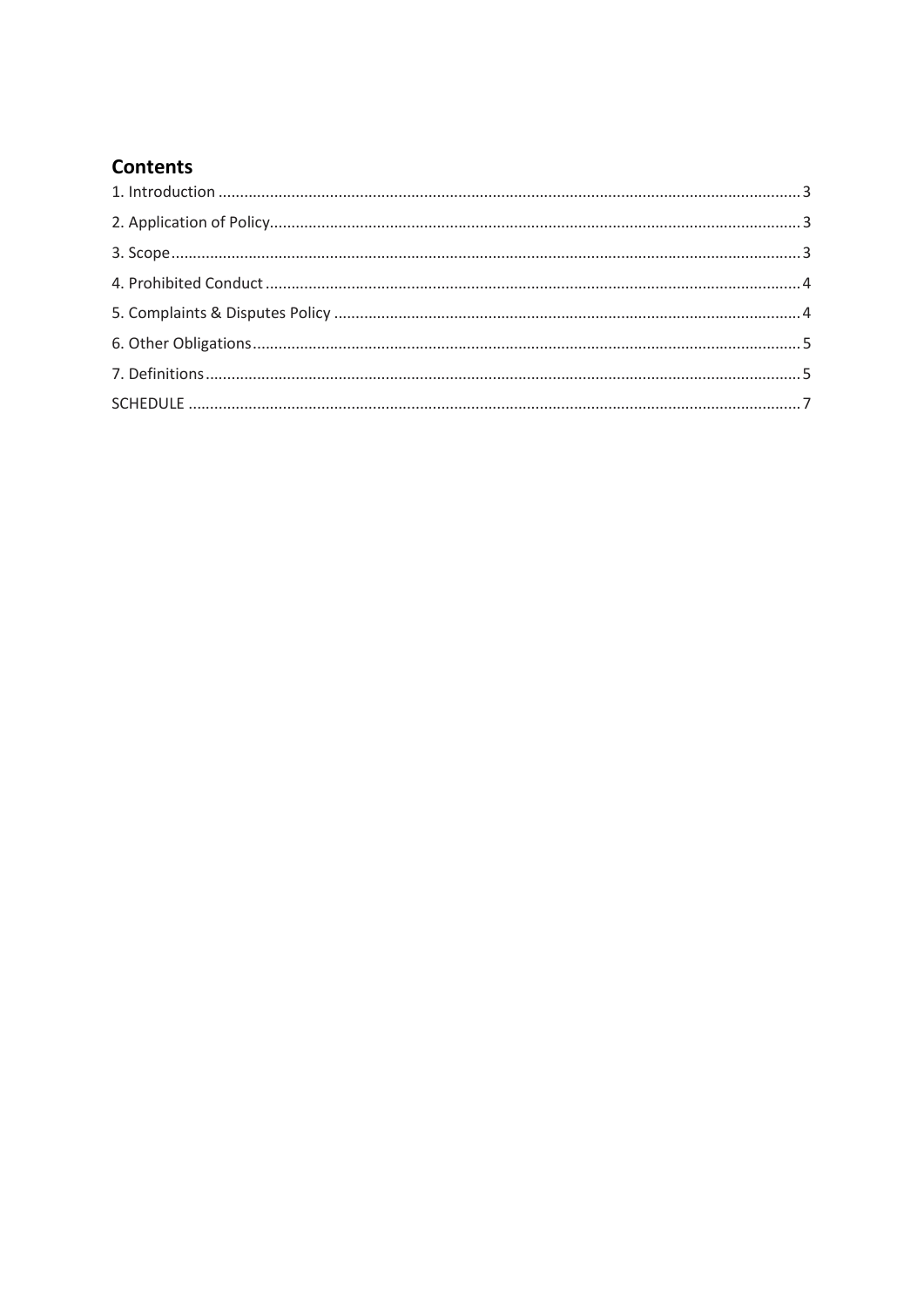## 1. Introduction

- 1.1. BA is committed to ensuring that everyone involved with baseball is treated with respect and dignity and is protected from bullying, intimidation, discrimination, harassment and abuse.
- 1.2. This Policy aims to ensure the core values, good reputation, positive behaviours and attitudes of BA and Members Organisations are maintained and enhanced.
- 1.3. This Policy seeks to ensure that everyone involved in BA is aware of their legal and ethical rights and responsibilities as well as the standards of behaviour expected of them.

## 2. Application of Policy

This Policy is to be read with the provisions set out in the BA National Integrity Framework (Framework). Capitalised terms not defined in this Policy are defined terms in the Framework.

## 3. Scope

#### 3.1. To whom the Policy applies

This Policy applies to:

- (a) Members;
- (b) Participants; and
- (c) Any other person, including individuals and bodies corporate, who has agreed to be bound by this Policy.

#### 3.2. When the Policy applies

- (a) All Relevant Persons must comply with this Policy (at all times while they are a Relevant Person):
	- (i) in relation to any dealings they have with BA and Member Organisations or their staff, contractors and representatives;
	- (ii) subject to clause 3.2(b), wherever there is a recognised baseball, BA or Member Organisation connection, including participation in programs or events sanctioned by BA and/or Member Organisations, and on social media where there is such a connection;
	- (iii) when dealing in their capacity as a Relevant Person with other Relevant Persons; and
	- (iv) in relation to their membership or standing as a Relevant Person in general.
- (b) The following is not within the scope of this Policy:
	- (i) interactions (including social media interactions) involving a Relevant Person and another Relevant Person where there is no direct or indirect link between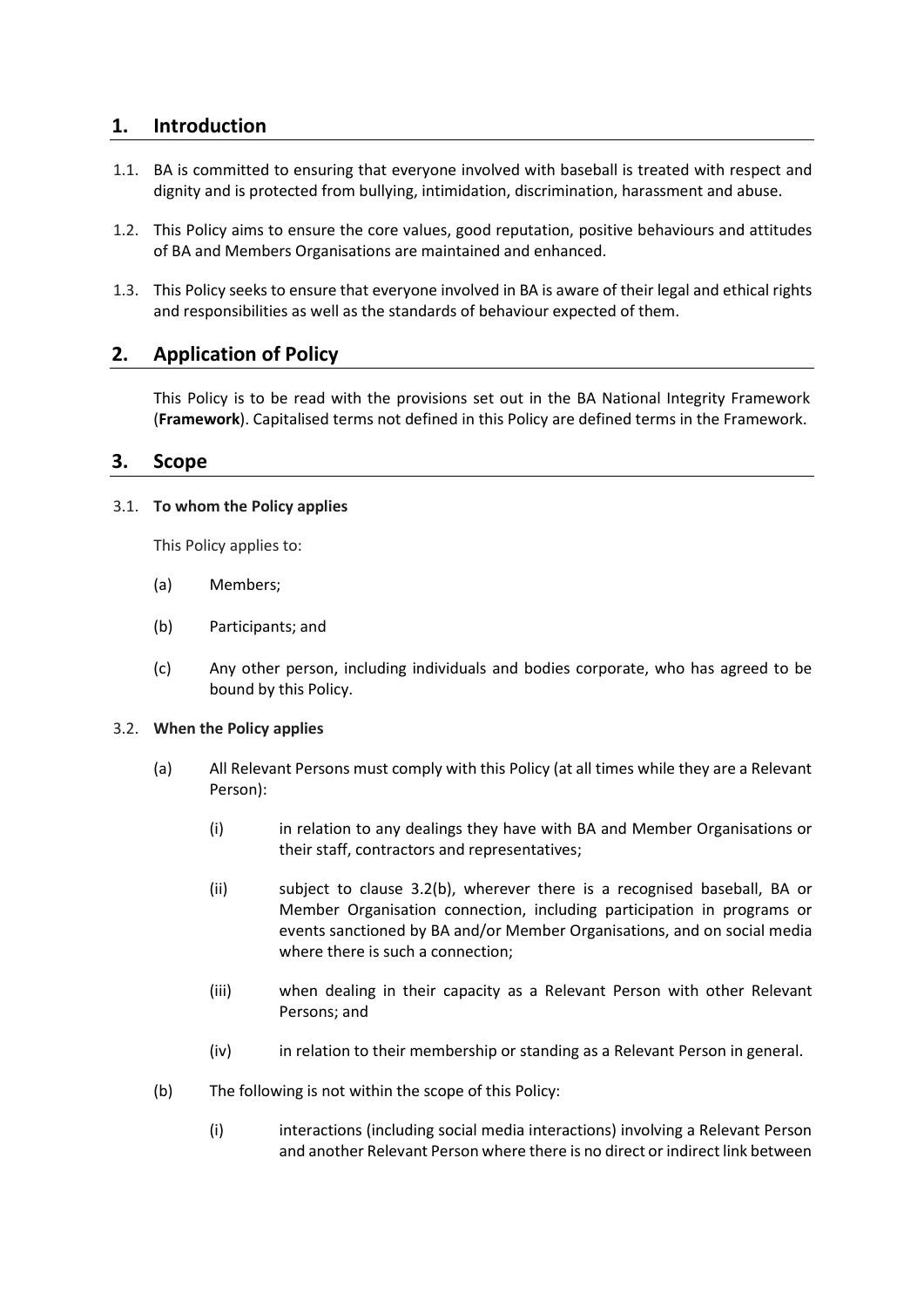the interaction and any of BA, baseball or a Member Organisation (other than the fact that one or more individuals are Relevant Persons);

- (ii) where alleged Prohibited Conduct occurs in contravention of this Policy, any subsequent conduct or interaction(s) that, while related to the original Prohibited Conduct, no longer directly relates to any of BA, baseball or a Member Organisation (even where such conduct or interaction(s) would otherwise be Prohibited Conduct); and
- (c) Where BA or a Member Organisation (as applicable) determines, in their absolute discretion, that the alleged Prohibited Conduct would be more appropriately dealt with under a different policy, it may refer the alleged Prohibited Conduct for determination under that other policy.

## 4. Prohibited Conduct

#### 4.1. Prohibited Conduct

For the purposes of clause 12 of the Framework, a Relevant Person must not, either alone or in conjunction with another or others, breach this Policy by undertaking any of the following conduct against one or more Relevant Persons in the circumstances outlined in clause 3.2:

- (a) Abuse;
- (b) Bullying;
- (c) Harassment;
- (d) Sexual Misconduct;
- (e) Unlawful Discrimination;
- (f) Victimisation; or
- (g) Vilification.

Examples of conduct that may constitute Prohibited Conduct are outlined in Schedule 1.

#### 4.2. Additional matters

Nothing in this Policy prevents the Board from enforcing any other rules and regulations or referring any alleged Prohibited Conduct to a relevant law enforcement agency.

## 5. Complaints and Disputes Policy

Clauses 13, 14 and 15 of the Framework apply to alleged Prohibited Conduct under this Policy, including in relation to the reporting and investigation of the alleged Prohibited Conduct.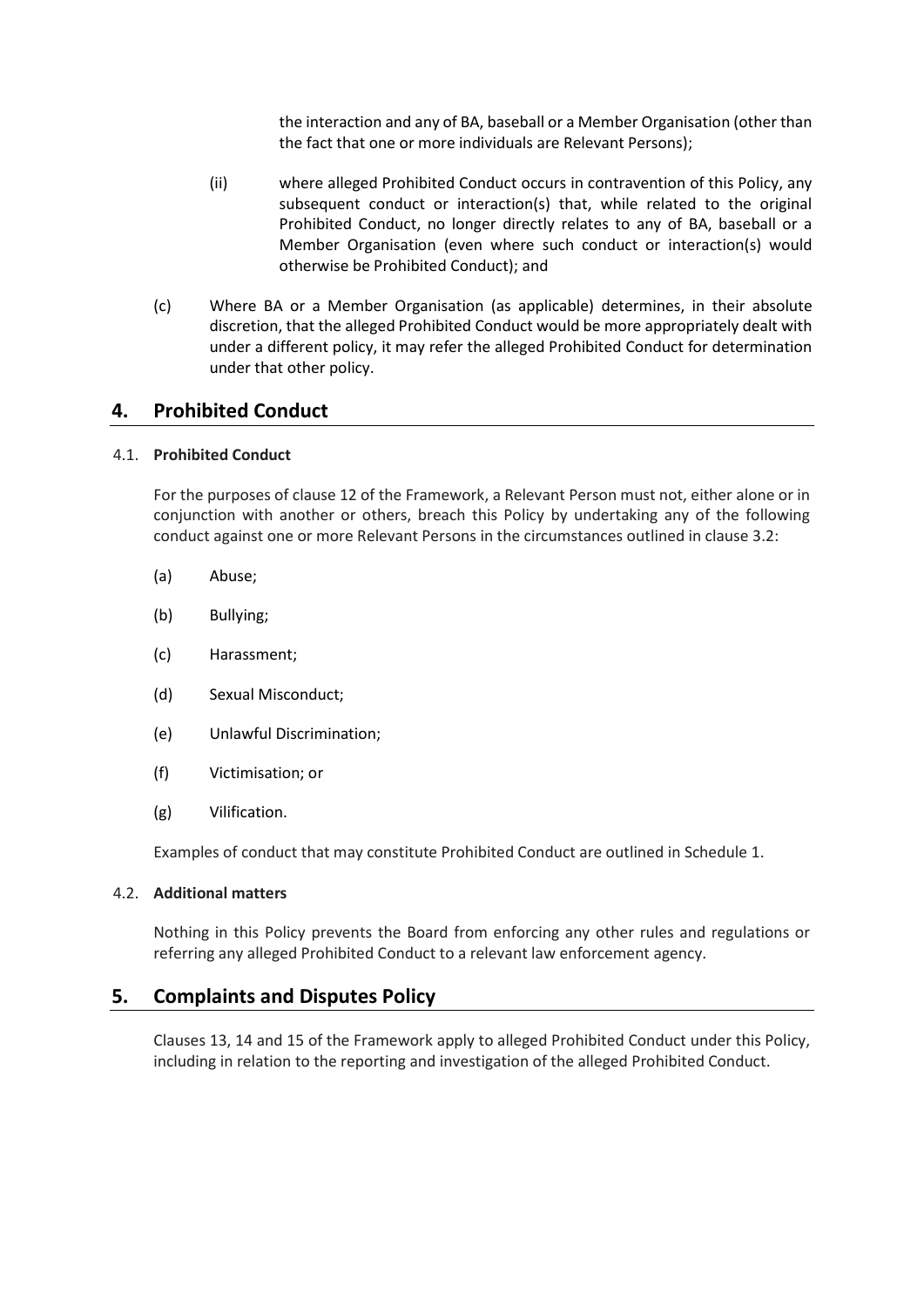## 6. Other Obligations

#### 6.1. BA and Member Organisation responsibilities

BA and Member Organisations must:

- (a) publish, distribute and promote this Policy;
- (b) recognise and enforce any decisions and/or disciplinary measures imposed under this Policy;
- (c) ensure that a copy of this Policy is available or accessible to all people and organisations to whom this Policy applies; and
- (d) monitor and review this Policy in accordance with clause 6 of the Framework.

#### 6.2. Relevant Person responsibilities

Relevant Persons bound by this Policy must:

- (a) make themselves aware of the contents of this Policy;
- (b) comply with all relevant provisions of the Policy;
- (c) be accountable for their behaviour; and
- (d) comply with any decisions and/or disciplinary measures imposed under this Policy.

### 7. Definitions

In this Policy the following words have the corresponding meaning:

Abuse means any type of abuse (including physical, emotional, psychological, sexual and inappropriate use of power) that has caused, is causing or is likely to cause harm to a person's wellbeing, whether in person or as the result of a publication viewable by any other person by any means.

Bullying means a person or group of people repeatedly and intentionally using words or actions, or the inappropriate use of power, against someone or a group of people to cause distress and risk to their wellbeing.

Harassment means any type of behaviour (including one-off incidents) towards a person that they do not want and that is offensive, abusive, belittling or threatening and is reasonably likely to cause harm to the person who is the subject of the harassment.

Member means a member of BA admitted in any category of membership in accordance with the provisions of the BA Constitution.

Policy means this Member Protection Policy including any schedules and annexures.

Prohibited Conduct means conduct in breach of clause 4 of this Policy.

Relevant Person means any of the persons identified in clause 3.1.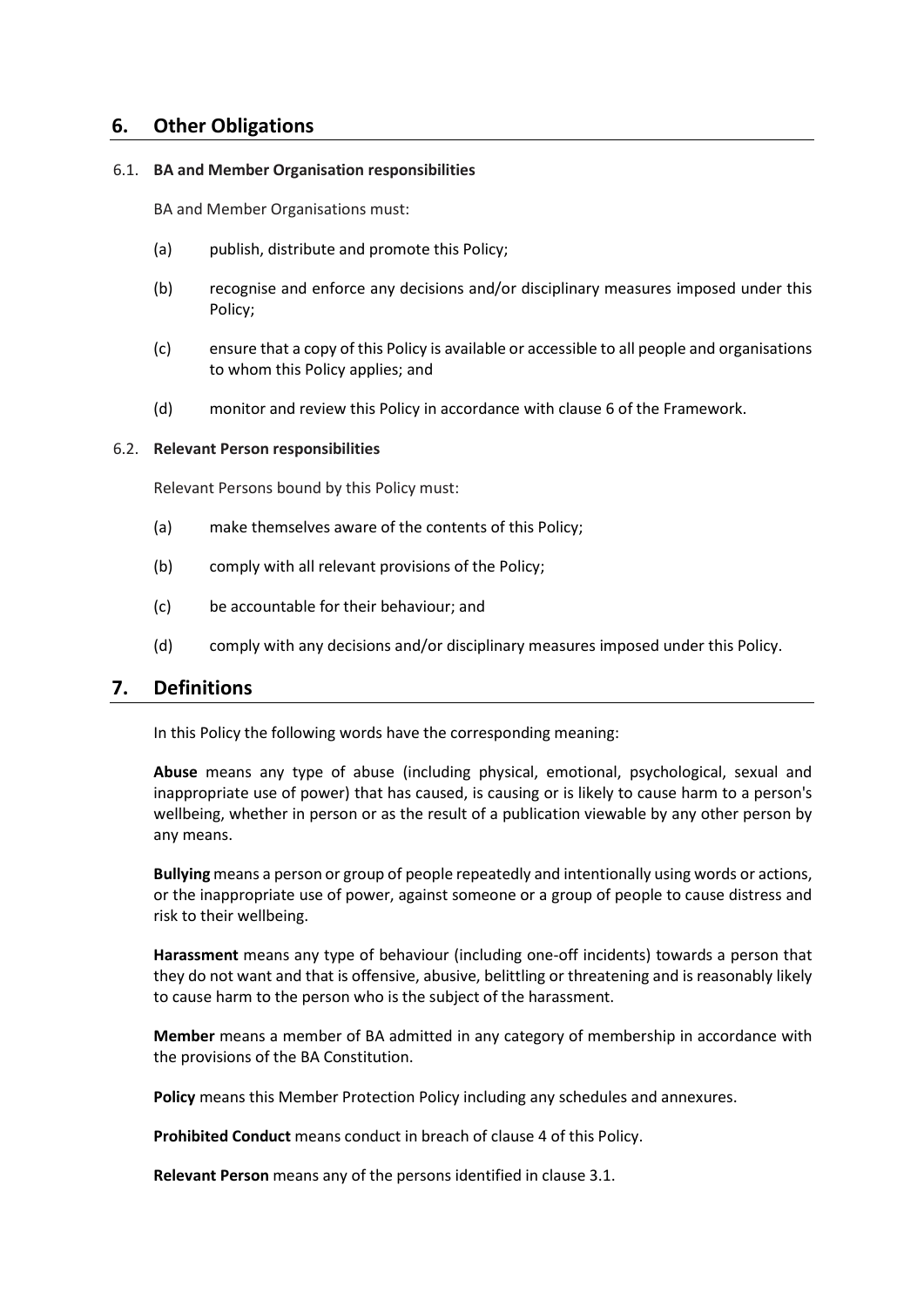#### Sexual Misconduct means:

- (a) Sexual Harassment, which is any unwanted or unwelcome sexual behaviour where a reasonable person would anticipate the possibility that the person being harassed would feel offended, humiliated or intimidated; and
- (b) Sexual Offences, which include any criminal offence involving sexual activity or actions of indecency.

#### Unlawful Discrimination includes:

- (a) Direct Discrimination, when a person or group of people is treated less favourably than another person or group, because of a personal characteristic; and
- (b) Indirect Discrimination, when an unreasonable rule or policy applies to everyone but has the effect of disadvantaging some people because of a personal characteristic they share,

where such personal characteristic is protected by applicable anti-discrimination legislation.

Victimisation means subjecting a person, or threatening to subject a person, to any unfair treatment because the person has made, or intends to pursue their right to make, a complaint or lawful disclosure, including under applicable legislation or this Policy, or for supporting another person to take such action.

Vilification means a public act, conduct or behaviour that incites hatred, serious contempt for, or revulsion or severe ridicule of, a person or group of people because of a particular characteristic they hold, as covered by applicable legislation, including their race or religion, or homosexuality, transgender or HIV/AIDS status.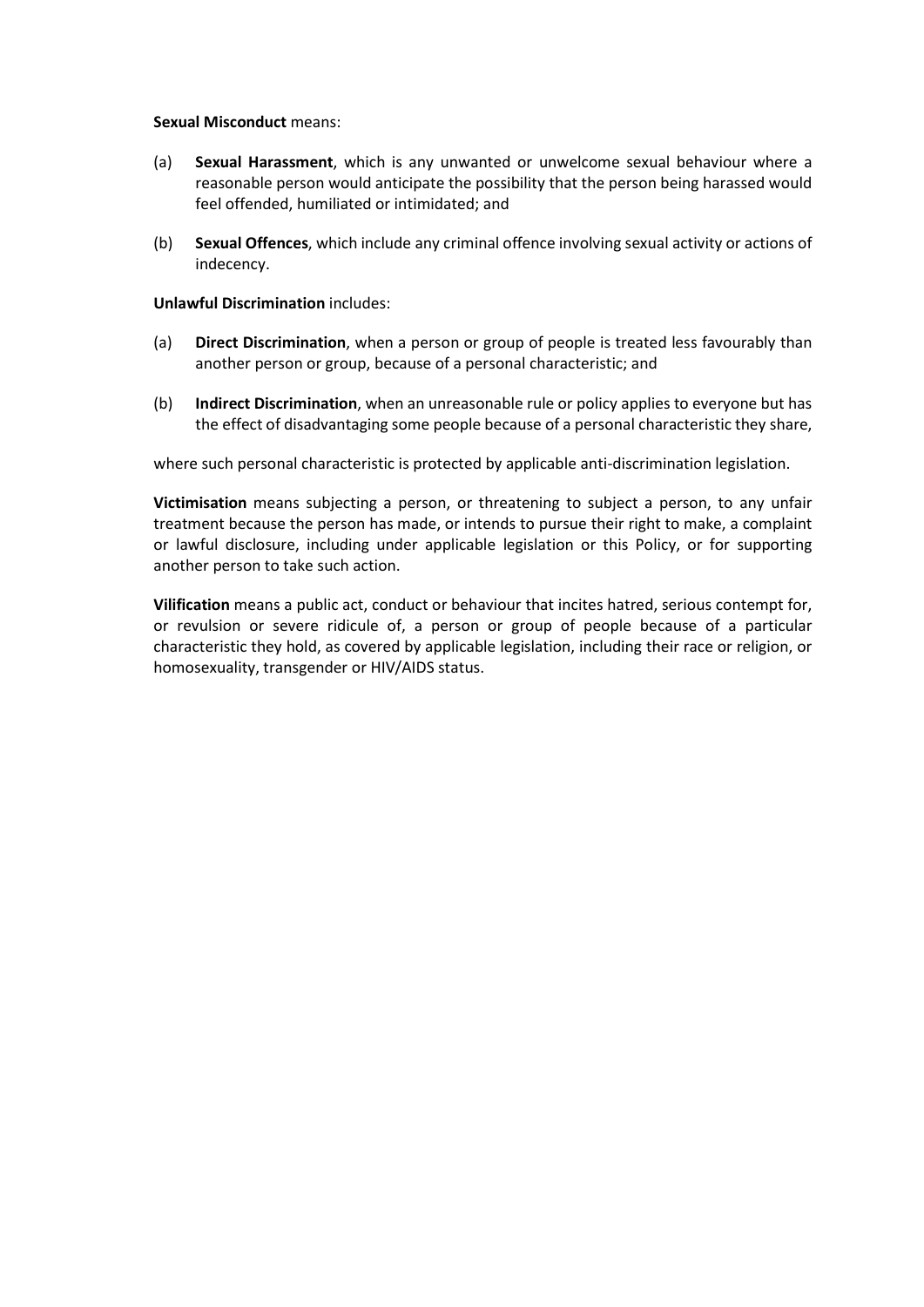## **SCHEDULE**

#### Examples - Prohibited Conduct

#### 1. Abuse may include:

- (a) bullying or humiliation;
- (b) physical abuse and assault including hitting, slapping, pushing, punching or scratching, kicking, destroying property and throwing things, sleep and food deprivation, forced feeding, physical restraint, spitting or biting;
- (c) sexual abuse including rape and assault, using sexually degrading insults, forced sex or sexual acts, deliberately causing pain during sex, unwanted touching or exposure to pornography, sexual jokes, using sex to coerce compliance;
- (d) emotional abuse such as intentional embarrassment in public, name calling, telling someone what to wear, preventing someone from seeing their friends and family, stalking, humiliation and intimidation;
- (e) verbal abuse such as insults, name calling, continuous criticism, swearing and humiliation, attacks on someone's intelligence, body or parenting, yelling;
- (f) financial abuse such as restricting access to bank accounts, taking complete control of finances and money, forbidding someone from working, taking someone's pay and not allowing them to access it;
- (g) neglect of a person's needs; and
- (h) stalking.
- 2. Bullying may include:
	- (a) keeping someone out of a group (online or offline);
	- (b) acting in an unpleasant way near or towards someone;
	- (c) giving nasty looks, making rude gestures, calling names, being rude and impolite, and constantly negative teasing;
	- (d) spreading rumours or lies, or misrepresenting someone (i.e., using their social media account to post messages as if it were them);
	- (e) silly behaviour that goes too far;
	- (f) harassing someone based on their race, sex, religion, gender or a disability;
	- (g) intentionally and repeatedly hurting someone physically;
	- (h) intentionally stalking someone; and
	- (i) taking advantage of any power over someone else,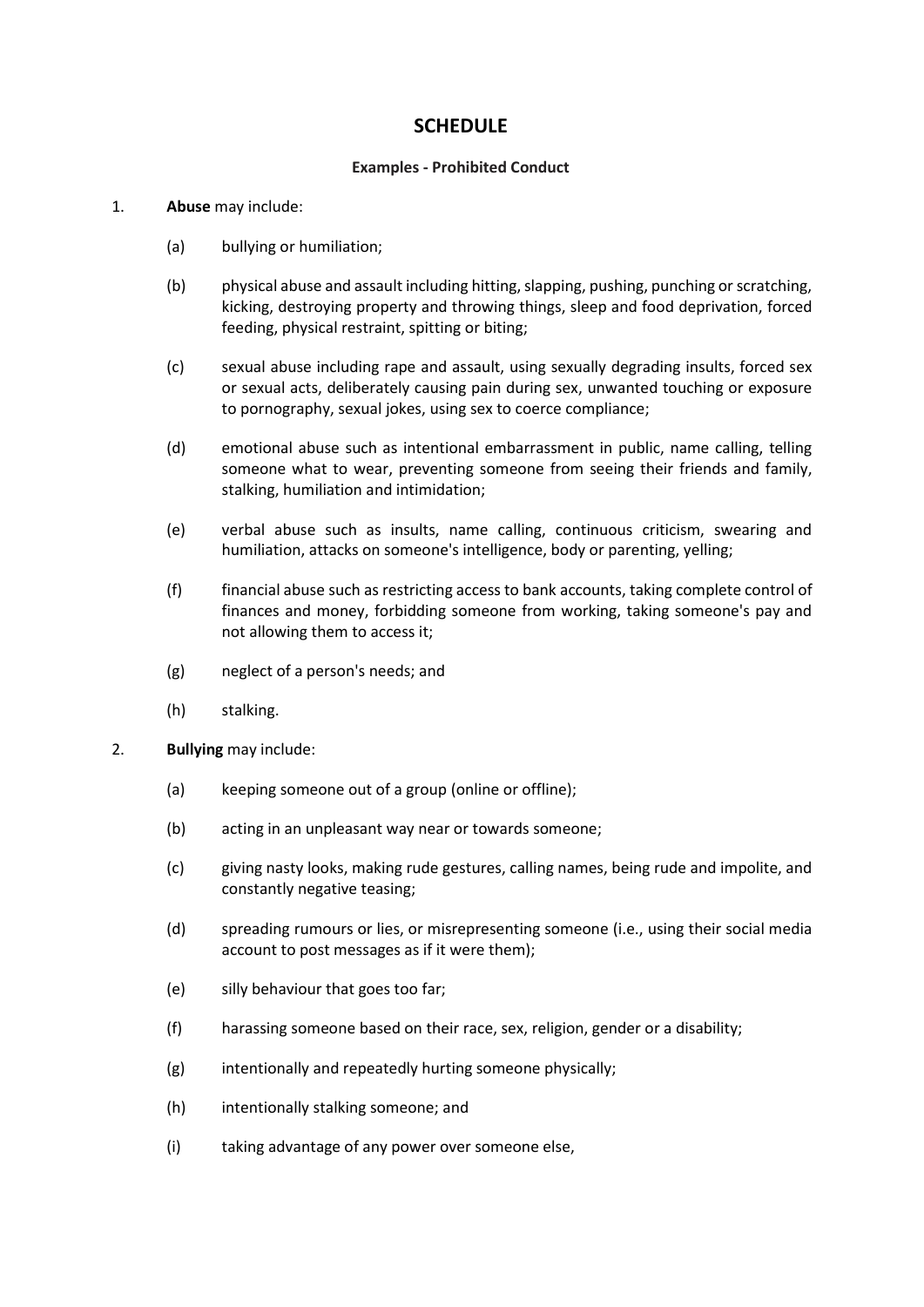but does not include legitimate and reasonable:

- (a) management action;
- (b) management processes;
- (c) disciplinary action; or
- (d) allocation of activities in compliance with agreed systems.

#### 3. Harassment may include:

- (a) telling insulting jokes about particular racial groups;
- (b) sending explicit or sexually suggestive emails or text messages;
- (c) displaying racially offensive or pornographic images or screen savers;
- (d) making derogatory comments or taunts about someone's race;
- (e) asking intrusive questions about someone's personal life, including his or her sex life;
- (f) harassment or sexual harassment in the workplace by employers, co-workers and other workplace participants;
- (g) harassment in the workplace based on or linked to a person's disability or the disability of an associate; and
- (h) offensive behaviour based on race or racial hatred, such as something done in public that offends, insults or humiliates a person or group of people because of their race, colour or national or ethnic origin.

#### 4. Sexual Misconduct may include:

- (a) unwelcome touching;
- (b) staring or leering;
- (c) suggestive comments or jokes;
- (d) showing or sharing sexually explicit images or pictures;
- (e) unwanted invitations to go out on dates;
- (f) requests for sex;
- (g) intrusive questions about a person's private life or body;
- (h) unnecessary familiarity, such as deliberately brushing up against a person;
- (i) insults or taunts based on sex;
- (j) sexually explicit physical contact;